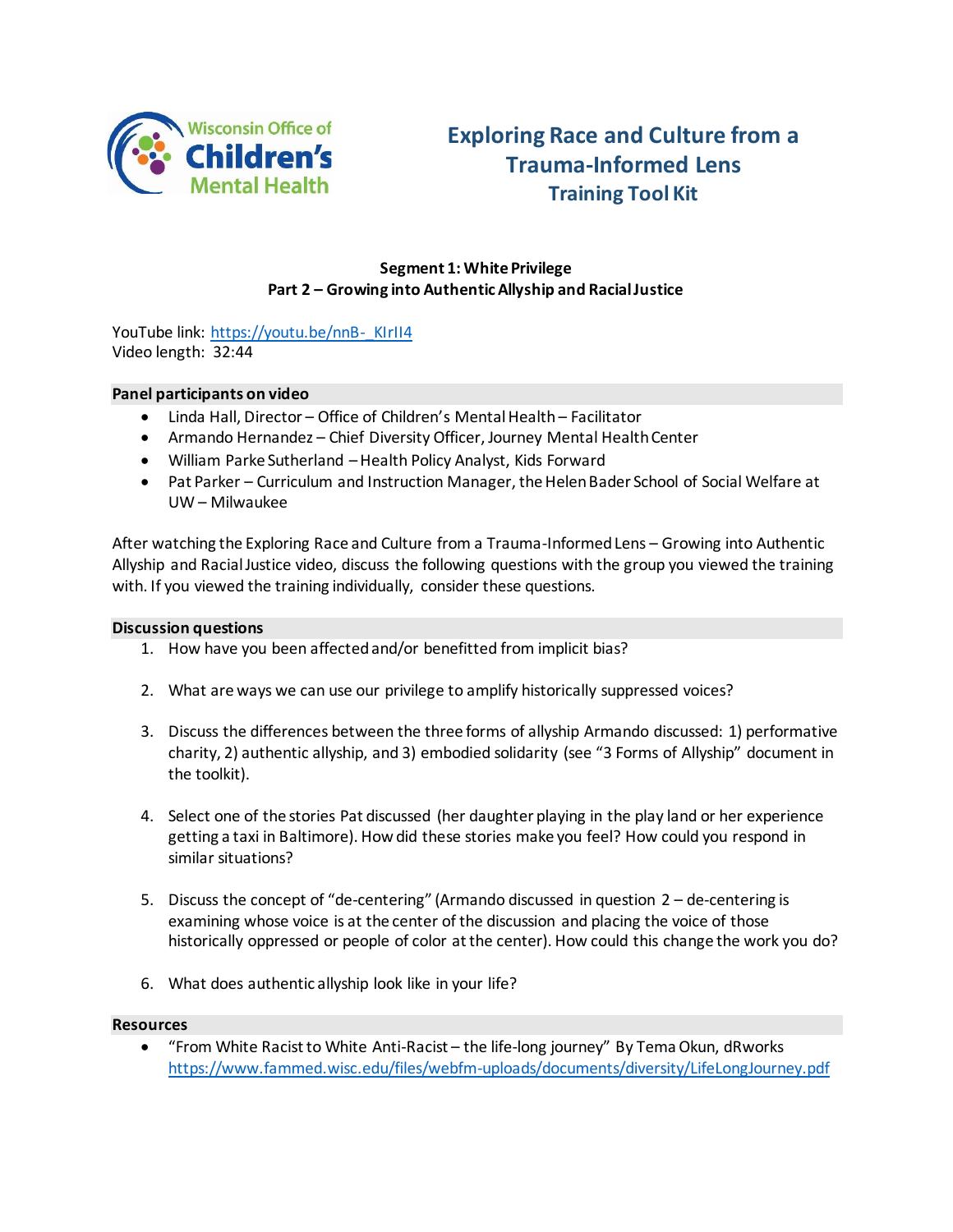- Guide to Allyship an open source starter guide to help you become a more thoughtful and effective ally. <https://guidetoallyship.com/>
- 9 Reasons Why Acting in Solidarity for Racial Justice Is Preferable to "Allyship" by Jaime Grant. [https://thebodyisnotanapology.com/magazine/over-the-ally-9-ways-solidarity-is-an-act-of](https://thebodyisnotanapology.com/magazine/over-the-ally-9-ways-solidarity-is-an-act-of-radical-self-love/)[radical-self-love/](https://thebodyisnotanapology.com/magazine/over-the-ally-9-ways-solidarity-is-an-act-of-radical-self-love/)

### **Notes from video**

Recent dialogue on the topic of allyship indicates the term can be problematic. Understanding that words matter, this discussion invites panelists to share their thoughts on allyship.

# **Question 1: What are your thoughts on allyship?**

# **Armando**

- 2 considerations
	- 1. We need to start with "innerwork". We need to be committed to learning our own history as well as the history of historically oppressed and marginalized groups.
	- 2. We need to do the foundational work around implicit and unconscious bias as this will show up in our work.
- We need to acknowledge how we participate in oppressive systems.
- Allyship needs to be every day, ongoing work. We need to:
	- o Listen.
	- o Use our privilege to amplify historically suppressed voices.
	- o Accept criticism with grace, even if it's uncomfortable.
- There are 3 forms allyship can take:
	- 1. Performative charity this is problematic, doesn't build power, focuses on what "I" do to help.
	- 2. Authentic allyship focused on the interpersonal impact, the driver is to act with compassion.
	- 3. Embodied solidarity focus on cultural and political transformation, sharing power, enhancing and building the voices of those populations at the margins and historically oppressed. This is integrated into who I am. It takes humility as it is an ongoing process.

### **William**

- White people can get caught up in "Am I using the right words?" as we discuss this topic.
- Focus on intent.
- Remember that the struggle for social justice isn't about you.
- It is important to follow the evolving thought and work of BIPOC organizations.
- This work is ongoing to do that as a white person you need to understand why you are called to this work. If you are doing it for a badge, you probably aren't going to get that, and when you don't you will probably stop.
- This work will be hard and include conflict.
- Be honest about how these systems of oppression have affected you and your people.
- There isn't anywhere to "arrive" at it is a constant journey of learning, growing, and unlearning. This isn't a certificate, it is a call to act and think differently, and center justice in your life.